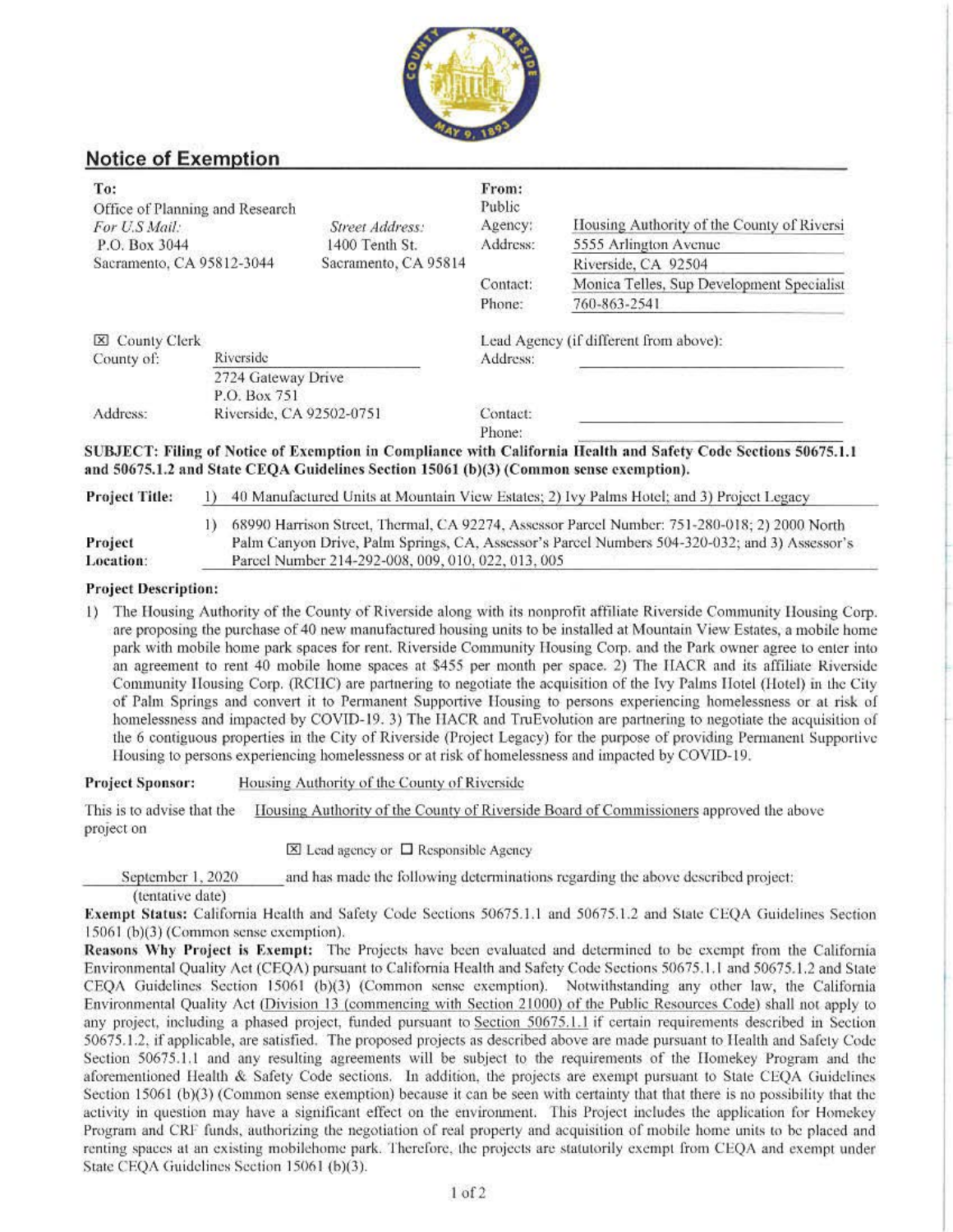Signature:

Date:

2020

Juan Garcia, Principal Development Specialist Title:

Date received for filing:

**Governor's Office of Planning & Research** 

Sep 10 2020

# **STATE CLEARINGHOUSE**